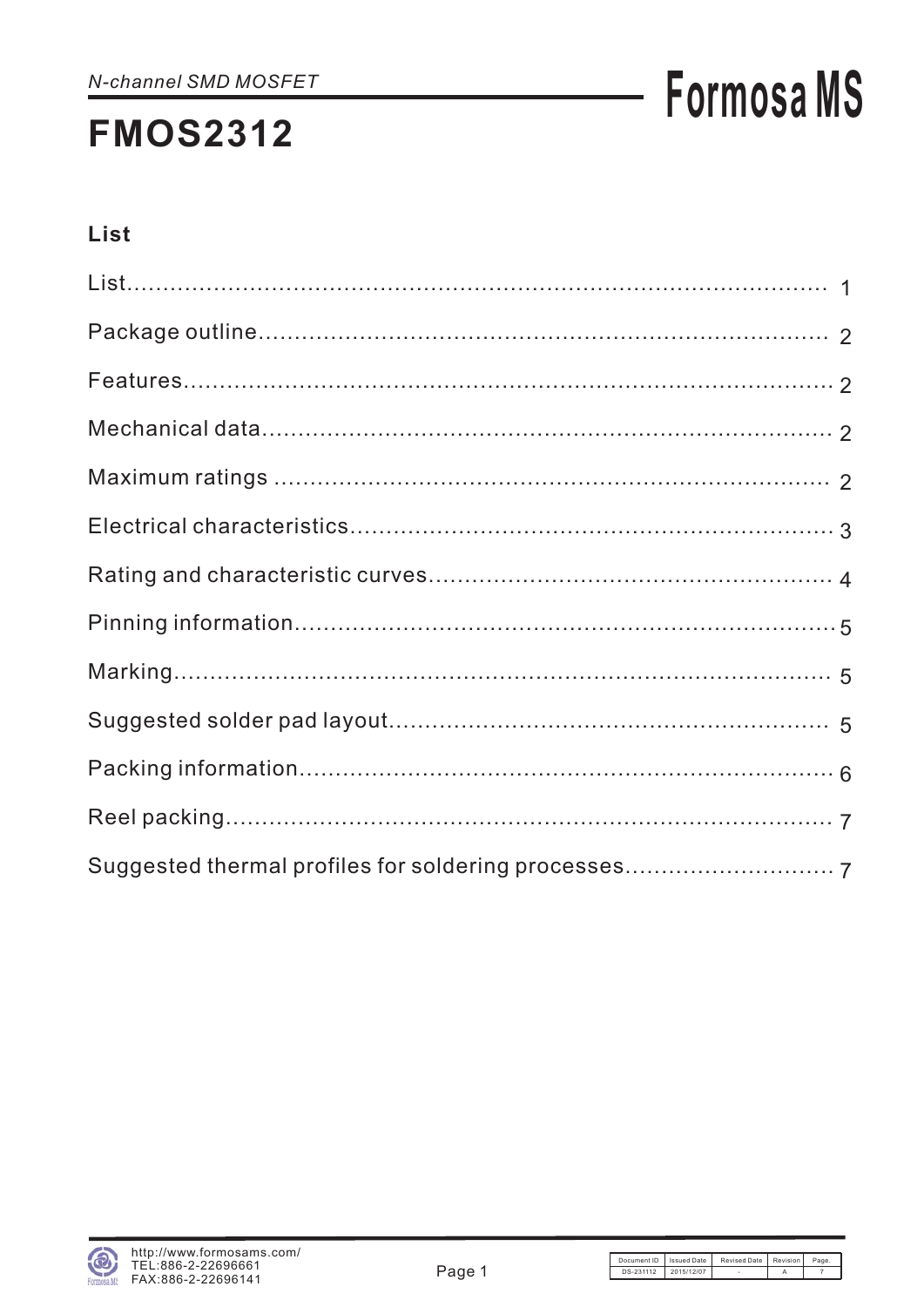## **Formosa MS**

#### **20V N-Channel Enhancement Mode MOSFET**

#### **Features**

**Application**

• DC/DC converter

- TrenchFET power MOSFET
- Lead-free parts meet RoHS requirments
- Suffix "-H" dinicates Halogen-free part, ex.FMOS2312-H. •

#### $.068(1.70)$   $|$   $.045(1.15)$  $0.045(1.15)$ 0.034 (0.85) 0.034 (0.85) 0.020 (0.50) 0.012 (0.30) 0.120 (3.04) 20 (3.04 0.110 (2.80) .084(2.10)  $(B)$   $|(C)$ (A) 0.063 (1.60) 0.027 (0.67)  $0.013(0.32)$ 0.047 (1.20) 0.108 (2.75) d 0.083 (2.10)  $\frac{1}{003(0.09)}$ 0.007 (0.18) 0.003 (0.09)  $0.007(0.18)$  $0.045(1.15)$  $\overline{0.035(0.8)}$ Dimensions in inches and (millimeters)

SOT-23

**Package outline**

#### **Mechanical data**

Epoxy:UL94-V0 rated flame retardant •

• Load switch for portable devices

- Case : Molded plastic, SOT-23
- Terminals : Solder plated, solderable per MIL-STD-750, Method 2026
- Mounting Position: Any
- Weight : Approximated 0.008 gram

#### Maximum ratings (AT T<sub>A</sub>=25°C unless otherwise noted)

| <b>PARAMETER</b>                       | Symbol                | MIN. | TYP. | <b>MAX</b> | <b>UNIT</b>   |
|----------------------------------------|-----------------------|------|------|------------|---------------|
| Drain-source voltage                   | <b>V<sub>DS</sub></b> |      |      | 20         | V             |
| Continuous drain current (t=5s)        | ID                    |      |      | 5.0        | A             |
| Pulsed drain current                   | <b>IDM</b>            |      |      | 20         | A             |
| Continuous source-drain diode current  | Is                    |      |      | 1.04       | A             |
| Gate-source voltage                    | <b>VGS</b>            |      |      | ±8.0       | $\vee$        |
| Power dissipation (t=5s)               | <b>P</b> <sub>D</sub> |      |      | 350        | mW            |
| Thermal resistance junction to ambient | Reja                  |      | 357  |            | $\degree$ C/W |
| Operation junction temperature range   | TJ                    | -55  |      | $+150$     | $^{\circ}C$   |
| Storage temperature range              | <b>TSTG</b>           | -55  |      | $+150$     | $^{\circ}C$   |

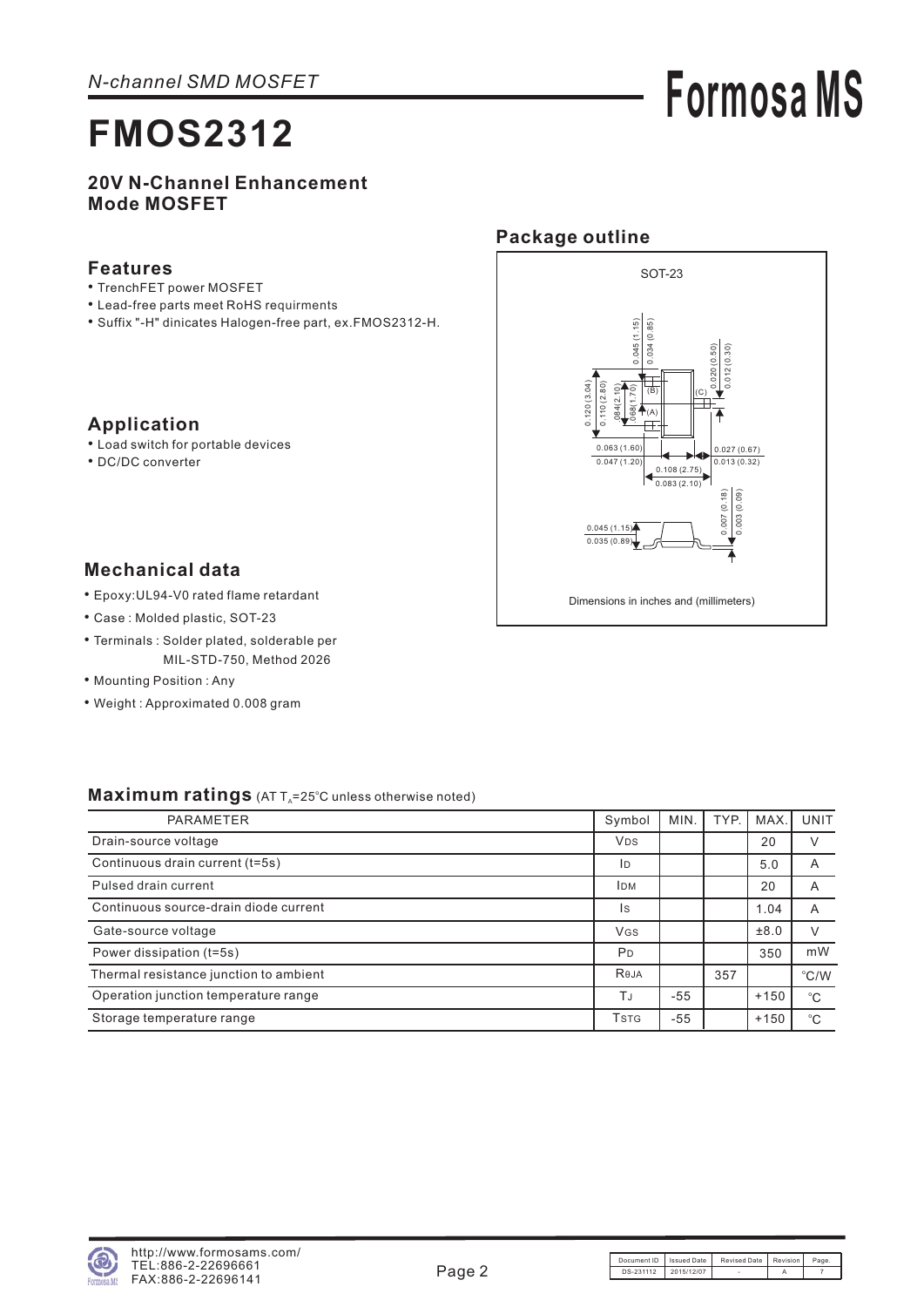# **Formosa MS**

## **FMOS2312**

#### Electrical characteristics (At T<sub>A</sub>=25°C unless otherwise noted)

| <b>PARAMETER</b>                        | <b>CONDITIONS</b>                                                                | Symbol                      | MIN. | TYP.                    | MAX.                       | <b>UNIT</b> |  |
|-----------------------------------------|----------------------------------------------------------------------------------|-----------------------------|------|-------------------------|----------------------------|-------------|--|
| Off characteristics                     |                                                                                  |                             |      |                         |                            |             |  |
| Drain-source breakdown voltage          | $V$ GS = 0V, ID = 250µA                                                          | V(BR)DSS                    | 20   |                         |                            | $\vee$      |  |
| Zero gate voltage drain current         | $VDS = 20V.VGS = 0V$                                                             | IDSS                        |      |                         | 1.0                        | μA          |  |
| Gate-source leakage current             | $V$ GS = $±8V$ , $V$ DS = 0V                                                     | <b>IGSS</b>                 |      |                         | ±100                       | nA          |  |
| On characteristics                      |                                                                                  |                             |      |                         |                            |             |  |
| Gate threshold voltage                  | $VDS = VGS$ , $ID = 250\mu A$                                                    | VGS(th)                     | 0.45 | 0.7                     | 1.0                        | $\vee$      |  |
| Drain-source on-resistance (note 1)     | $V$ GS = 4.5V, ID = 5.0A<br>$V$ GS = 2.5V, ID = 4.7A<br>$V$ Gs = 1.8V. ID = 4.3A | RDS(on)                     |      | 0.018<br>0.023<br>0.030 | 0.0318<br>0.0356<br>0.0414 | Ω           |  |
| Forward tranconductance (note 1)        | $VDS = 10V$ . ID = 5.0A                                                          | <b>gFS</b>                  |      | 6.0                     |                            | S           |  |
| Dynamic characteristics (note 2)        |                                                                                  |                             |      |                         |                            |             |  |
| Intput capacitance                      |                                                                                  | Ciss                        |      | 865                     |                            |             |  |
| Output capacitance                      | $V_{DS} = 10V$ , $V_{GS} = 0V$ , $f = 1$ MHz                                     | $\mathrm{C}$ <sub>oss</sub> |      | 105                     |                            | pF          |  |
| Reverse transfer capacitance            |                                                                                  | Crss                        |      | 55                      |                            |             |  |
| Gate resistance                         | $f = 1MHz$                                                                       | R <sub>G</sub>              | 0.5  |                         | 4.8                        | Ω           |  |
| Switching characteristics (note 2)      |                                                                                  |                             |      |                         |                            |             |  |
| Turn-on delay time                      |                                                                                  | $td($ on $)$                |      |                         | 10                         |             |  |
| Turn-on rise time                       | VGEN=5V, VDD=10V, ID=4A                                                          | tr                          |      |                         | 20                         | ns          |  |
| Turn-off delay time                     | $RL = 2.2 \Omega$ . RG=1.00                                                      | $td($ off $)$               |      |                         | 32                         |             |  |
| Turn-off fall time                      |                                                                                  | tf                          |      |                         | 12                         |             |  |
| Drain-source body diode characteristics |                                                                                  |                             |      |                         |                            |             |  |
| Diode forward voltage                   | $Is=4.0A, V(s=0V)$                                                               | <b>V<sub>SD</sub></b>       |      | 0.75                    | 1.2                        | $\vee$      |  |

Notes :

1. Pulse test : pulse width ≤300µs, duty cycle ≤2%.

2. These parameters have no way to verify.

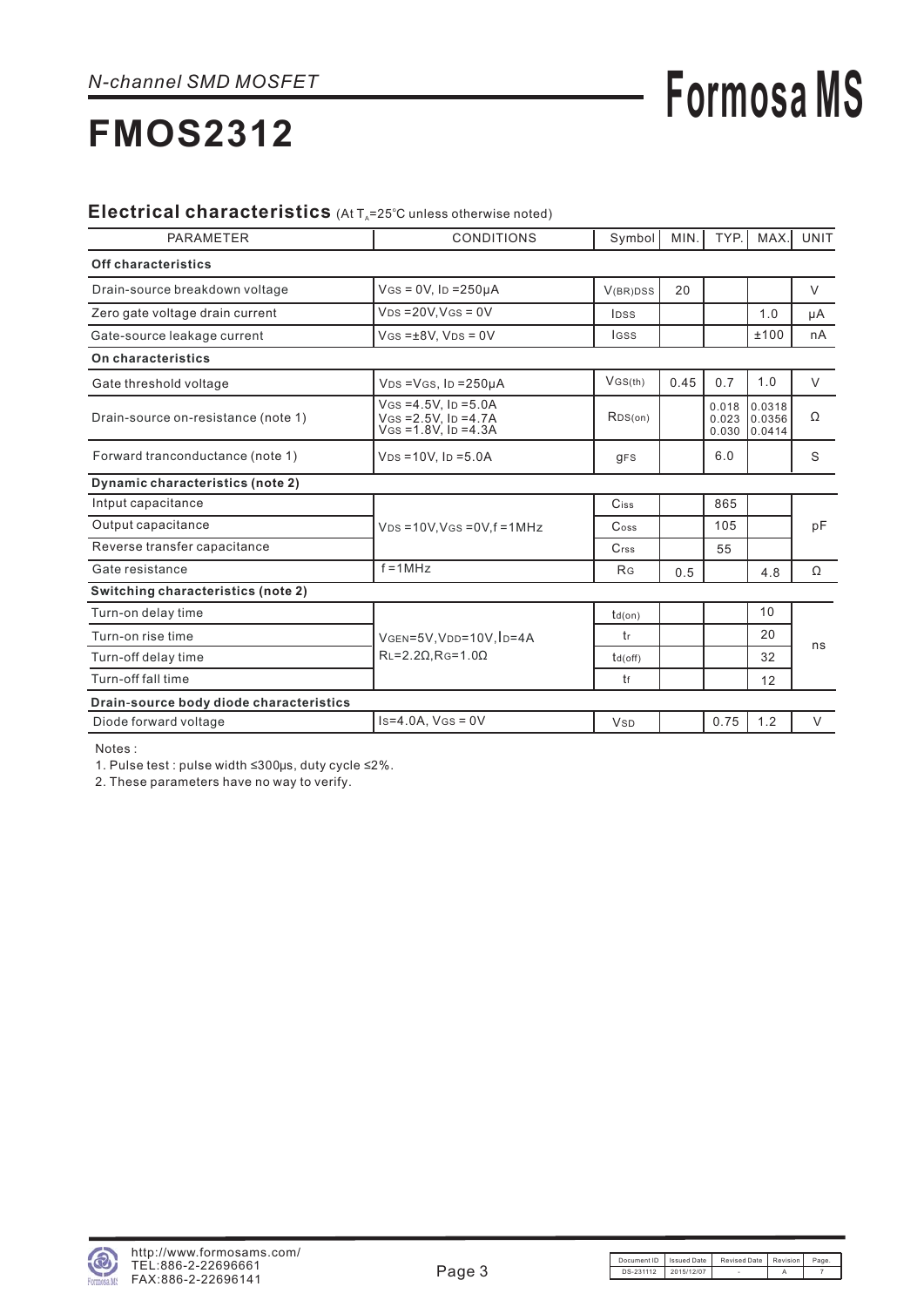



Document ID | Issued Date | Revised Date | Revision | Page DS-231112 2015/12/07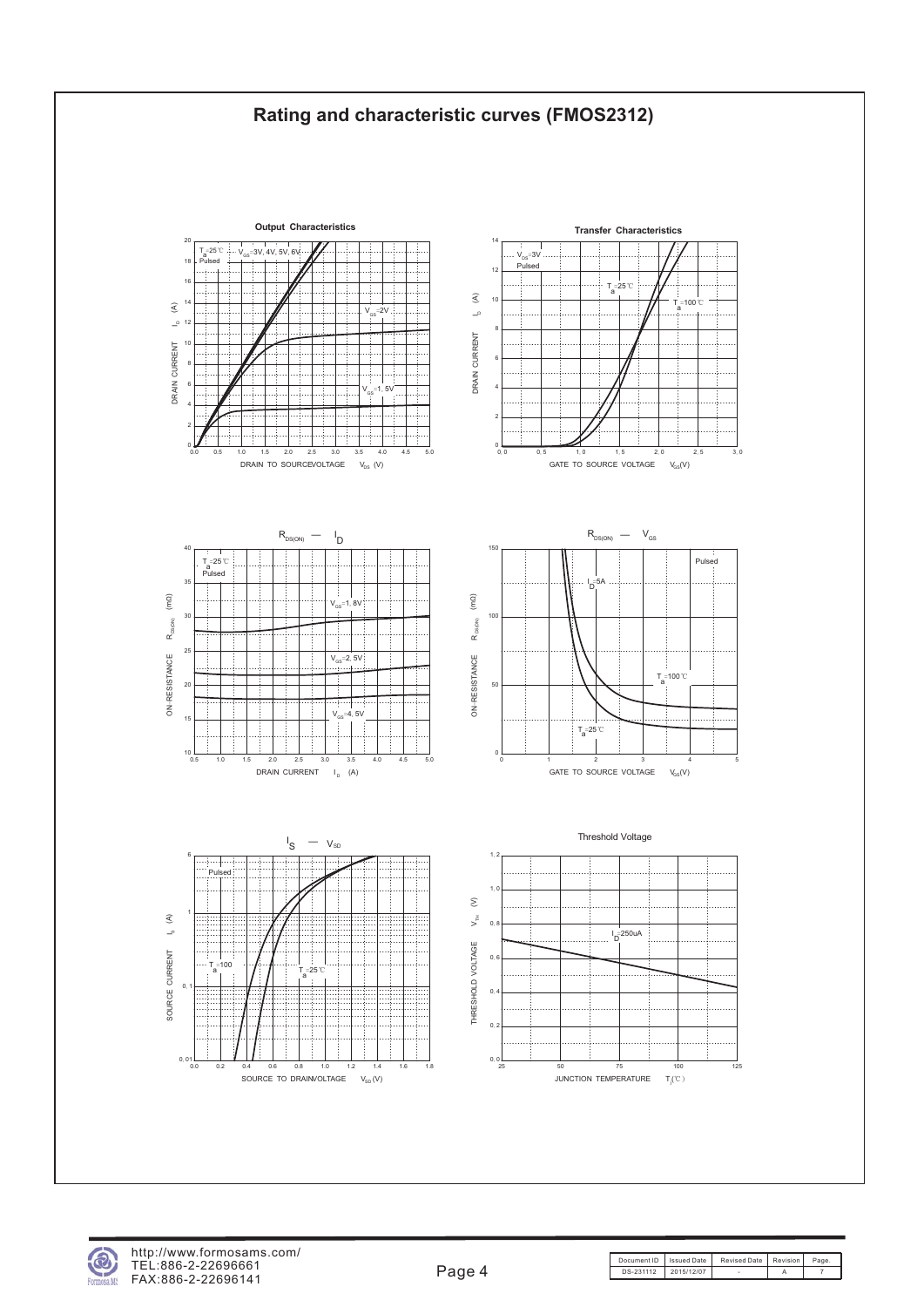#### **Pinning information**



#### **Marking**

| Type number     | Marking code |
|-----------------|--------------|
| <b>FMOS2312</b> | S12          |

### **Suggested solder pad layout SOT-23**



Dimensions in inches and (millimeters)

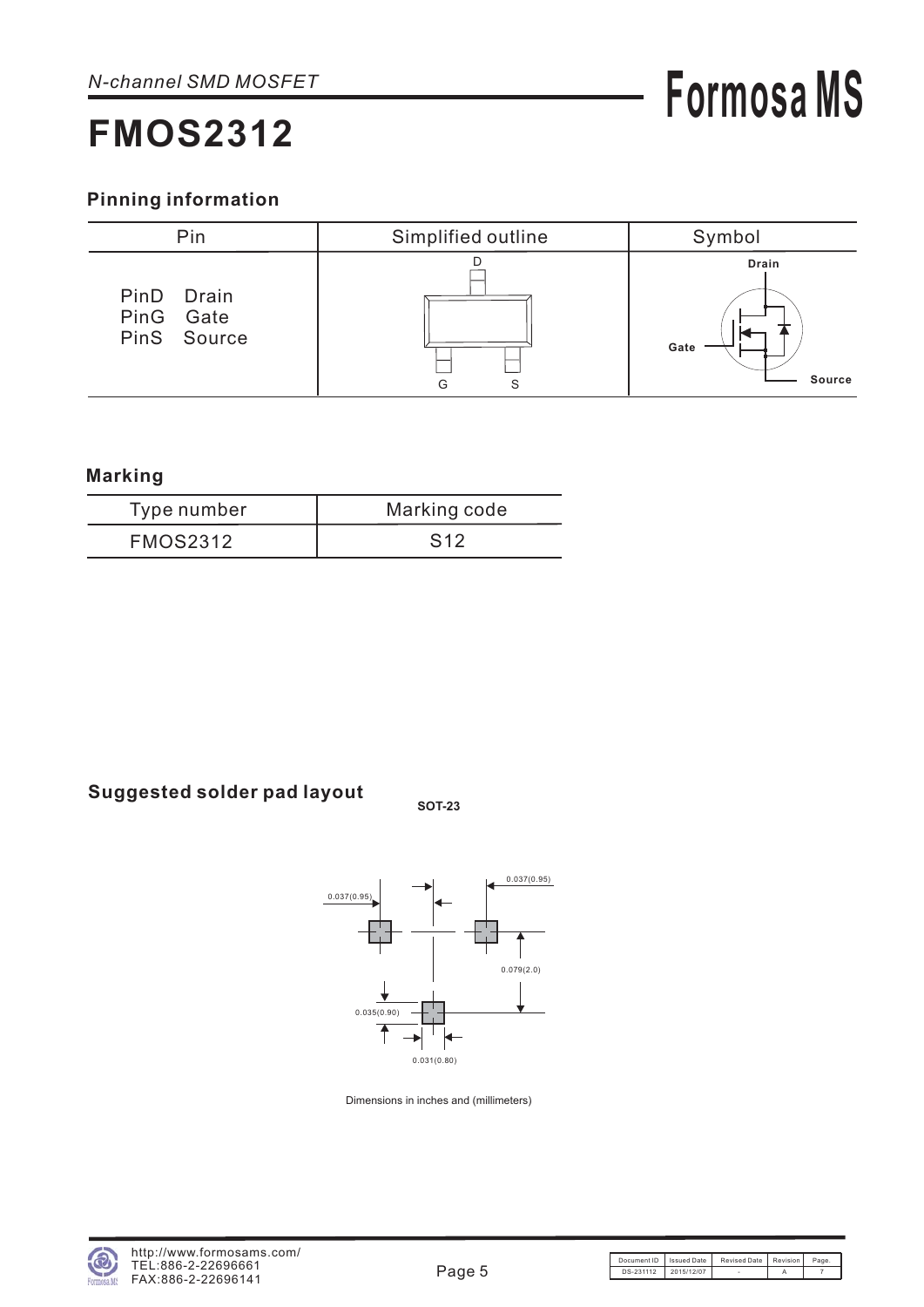## **Formosa MS**

### **FMOS2312**

#### **Packing information**





W<sub>1</sub>

D

|                           |                |           | unit:mm        |
|---------------------------|----------------|-----------|----------------|
| Item                      | Symbol         | Tolerance | SOT-23         |
| Carrier width             | A              | 0.1       | 3.15           |
| Carrier length            | B              | 0.1       | 2.77           |
| Carrier depth             | C              | 0.1       | 1.22           |
| Sprocket hole             | d              | 0.1       | 1.50           |
| 13" Reel outside diameter | D              | 2.0       | $\overline{a}$ |
| 13" Reel inner diameter   | D <sub>1</sub> | min       |                |
| 7" Reel outside diameter  | D              | 2.0       | 178.00         |
| 7" Reel inner diameter    | D <sub>1</sub> | min       | 54.40          |
| Feed hole diameter        | D <sub>2</sub> | 0.5       | 13.00          |
| Sprocket hole position    | E              | 0.1       | 1.75           |
| Punch hole position       | F              | 0.1       | 3.50           |
| Punch hole pitch          | P              | 0.1       | 4.00           |
| Sprocket hole pitch       | P <sub>0</sub> | 0.1       | 4.00           |
| Embossment center         | P <sub>1</sub> | 0.1       | 2.00           |
| Overall tape thickness    | т              | 0.1       | 0.23           |
| Tape width                | W              | 0.3       | 8.00           |
| Reel width                | W <sub>1</sub> | 1.0       | 9.50           |

Note:Devices are packed in accor dance with EIA standar RS-481-A and specifications listed above.